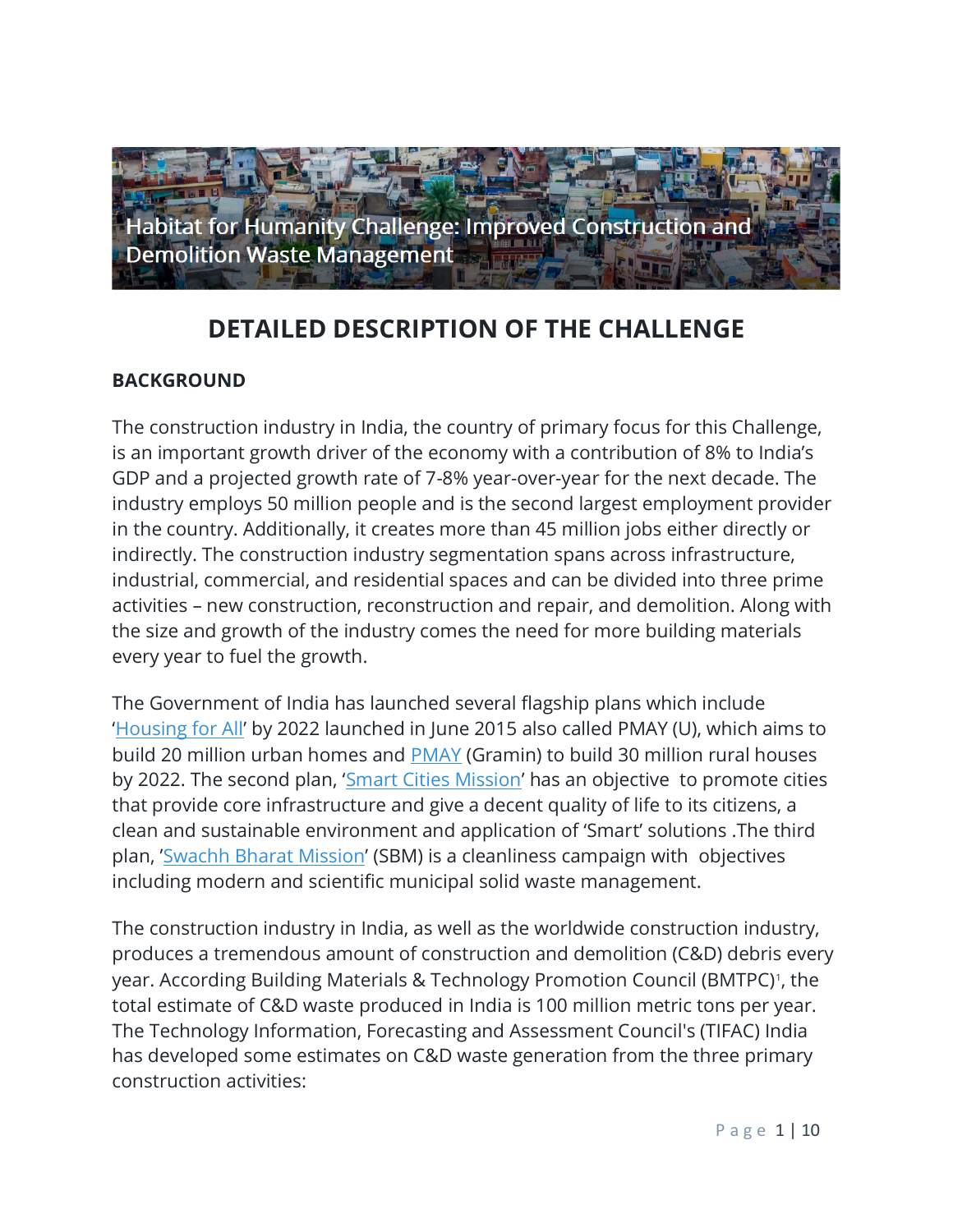- 1. 40-60 kilograms per square meter of new construction
- 2. 40-50 kilograms per square meter for building repair
- 3. 300-500 kilogram per square meter for demolition of buildings

C&D waste is generated from construction, renovation, repair, and demolition of houses and structures such as commercial buildings, factories, and dilapidated infrastructure. C&D typically consists of waste made of:

- Concrete
- Soil, sand, and gravel
- Steel, wood, and plastics
- Other materials rubble (bricks and mortar)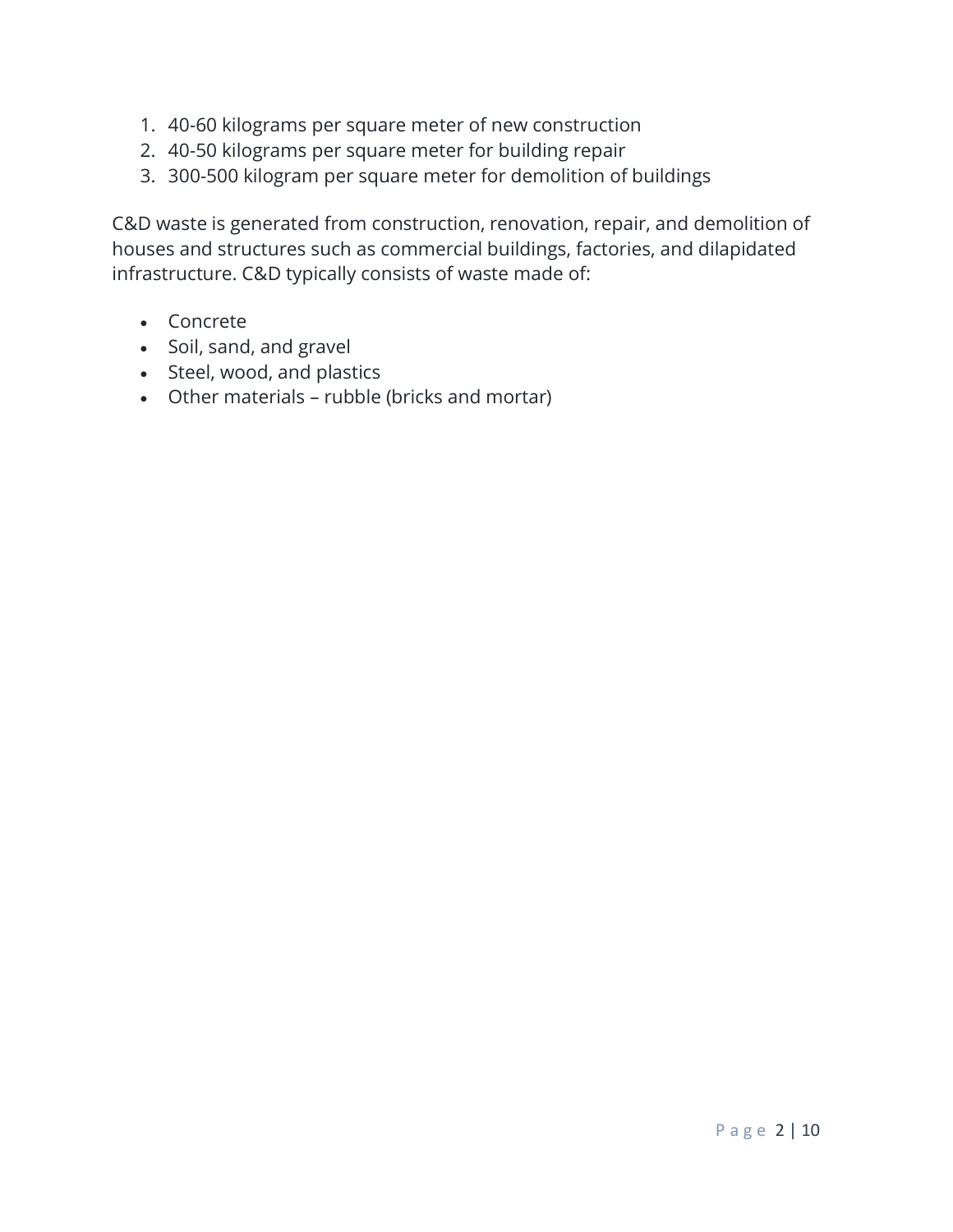

**Figure 1.** Flowchart depicting the segregation of C&D waste into various categories for reuse, recycling, and disposal.

The waste can be characterized (see **Figure 1**) as reusable, such as sand and gravel; recyclable, such as concrete and steel; and unusable as miscellaneous economically inseparable waste. Various studies of C&D waste in India show that different elements such as materials (concrete, bricks) and fines (sand, excavation soil) can be recycled using appropriate processes, equipment, and techniques. In addition, the Government of India published the "*Construction and Demolition Waste Management Rules*" in 2016 that address the responsibilities of different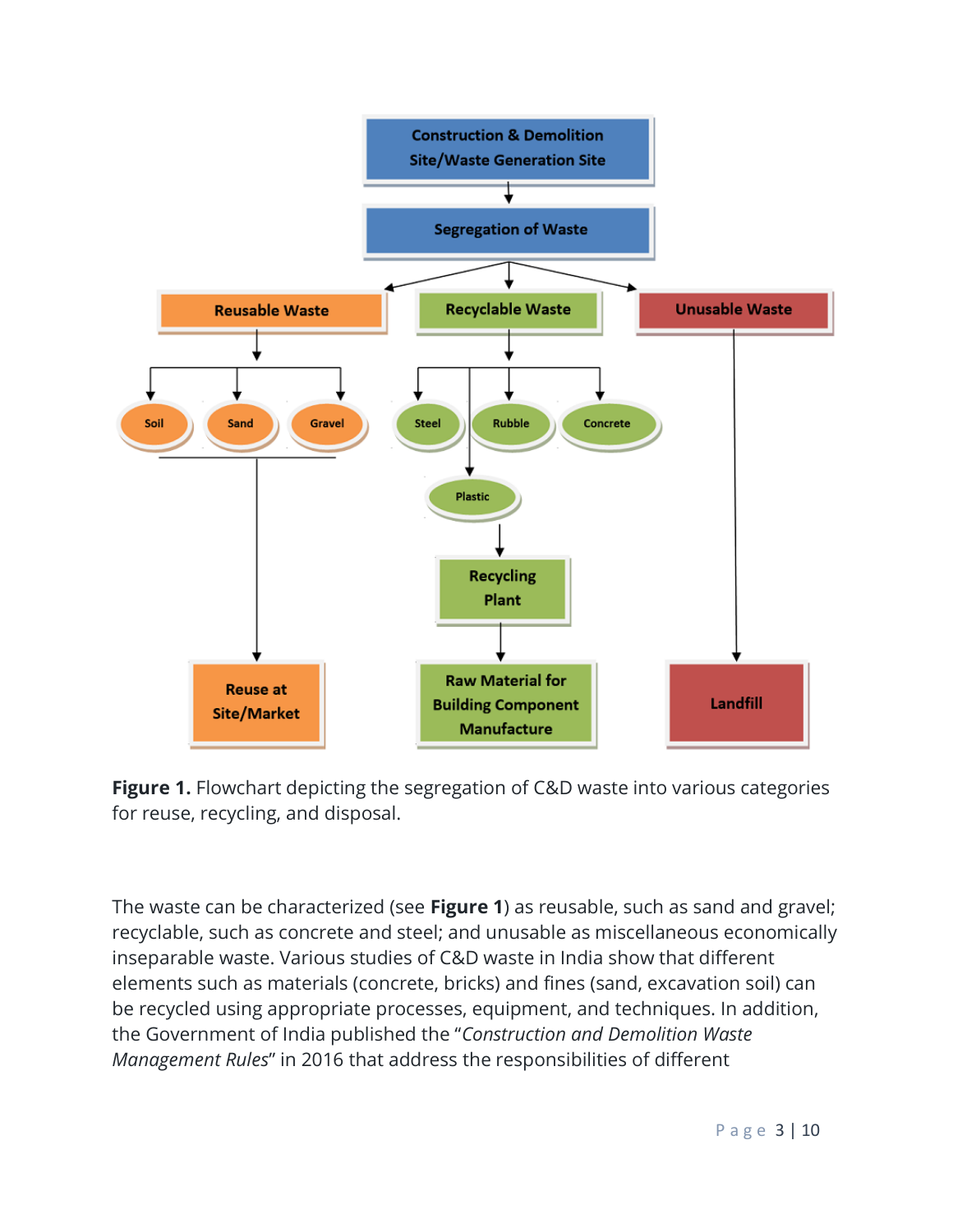stakeholders including generators, municipal bodies, Pollution Control Boards and Urban Development Departments in the management of C&D waste.

Despite the ability to recycle and regulations requiring it, no significant adoption or progress has been made in terms of C&D waste processing and utilization. However, some cities in India have shown a way ahead by setting up C&D waste management plants. A good example is New Delhi and the details of the work can be accessed at [https://www.ilfsindia.com/our-work/environment/construction](https://www.ilfsindia.com/our-work/environment/construction-demolition-waste-recycling/)[demolition-waste-recycling/](https://www.ilfsindia.com/our-work/environment/construction-demolition-waste-recycling/)

Stake holders such as Urban Local bodies (ULBs) and public and private industry have identified roadblocks to the recycling and utilization of C&D waste in new construction:

- 1. Lack of resources and capacity, for example land, finance and trained personnel who understand C&D waste management
- 2. Lack of awareness and low priority on the long-term environmental impact of waste, and sustainability of resources in the country
- 3. Inability to make robust business cases and/or ensure profitability and integrating C&D waste management into the supply chain
- 4. Informal nature of the sector
- 5. Lack of innovation and low adoption of products made from C&D waste

If these roadblocks can be overcome there exists a huge potential to develop economically viable and revenue generating businesses in recycling of C&D waste for reuse as aggregates and creating an inventory of other products for use in the construction industry. Given the rapid depletion of natural resources it also makes sense to see this from a sustainability angle for the stake holders.

### **REFERENCES**

1 (2018) *[Utilisation of Recycled Produce of Construction & Demolition Waste: A Ready](http://164.100.228.143:8080/sbm/content/writereaddata/C&D%20Waste_Ready_Reckoner_BMTPC_SBM.pdf)  [Reckoner](http://164.100.228.143:8080/sbm/content/writereaddata/C&D%20Waste_Ready_Reckoner_BMTPC_SBM.pdf)*, Ministry of Housing & Urban Affairs

### Other Reference Sources:

1. Guidelines for construction and demolition waste management 2016 [https://dpccocmms.nic.in/SPCB\\_DOCUMENTS/MSW.pdf](https://dpccocmms.nic.in/SPCB_DOCUMENTS/MSW.pdf)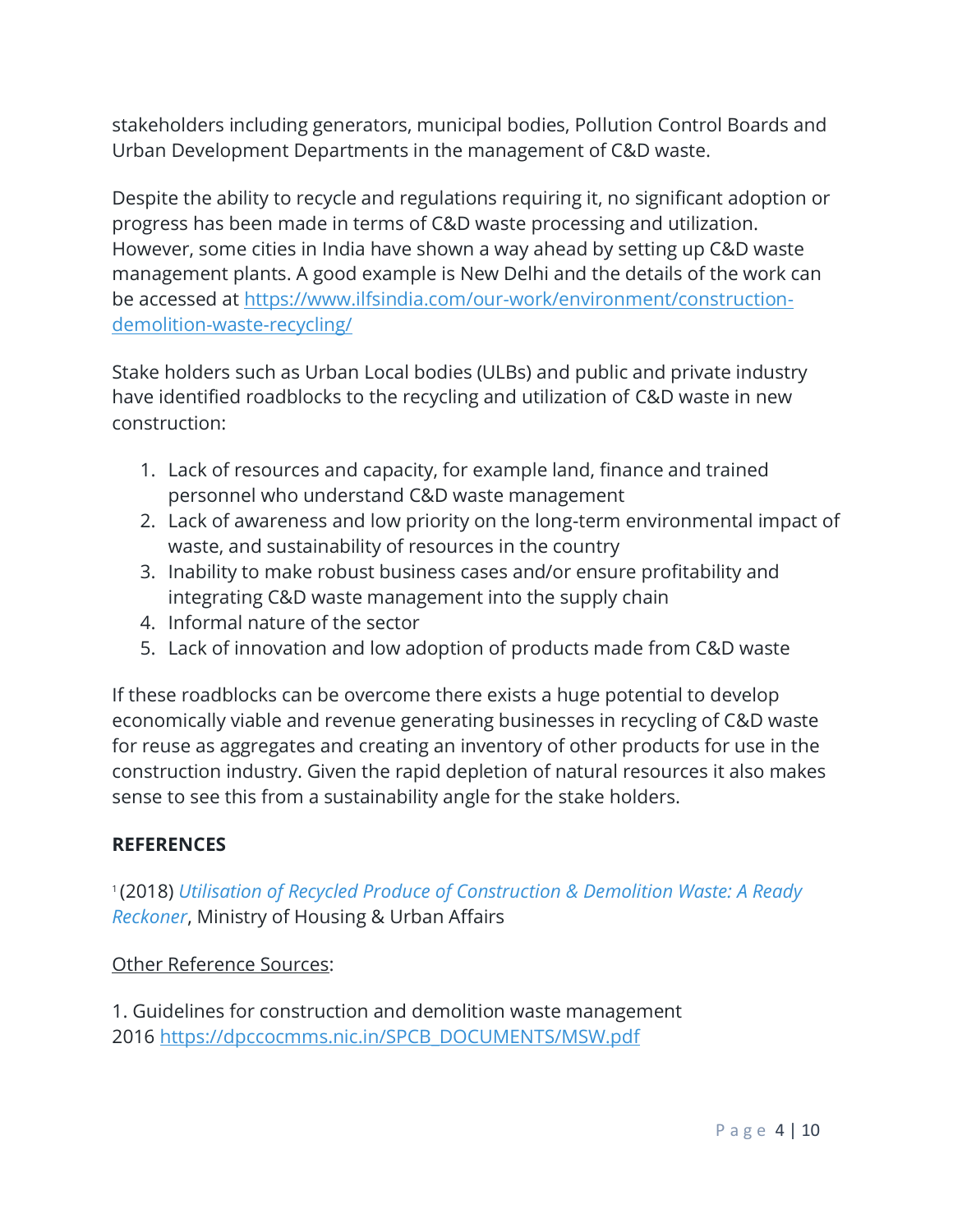2. Training Manual on C&D waste [https://www.devalt.org/images/L2\\_ProjectPdfs/CandDWasteManagementTrai](https://www.devalt.org/images/L2_ProjectPdfs/CandDWasteManagementTrainingManual.pdf?Oid=188) [ningManual.pdf?Oid=188](https://www.devalt.org/images/L2_ProjectPdfs/CandDWasteManagementTrainingManual.pdf?Oid=188)

3. Strategy for Promoting Processing of Construction and Demolition (C&D) Waste and Utilisation of Recycled Products [https://niti.gov.in/sites/default/files/2019-](https://niti.gov.in/sites/default/files/2019-03/CDW_Strategy_Draft%20Final_011118.pdf) 03/CDW Strategy Draft%20Final 011118.pdf



**Figure 2.** Steps involved in converting C&D waste into useful products for new construction. **Note** the Conversion step represents many different processes and is **outside the scope of this Challenge** but may be the focus of future Challenges.

### **THE CHALLENGE**

While there are several steps in going from C&D waste to utilization of products in new construction (see **Figure 2)**, this Challenge focuses on the first several steps that involve the collection, transportation, and segregation of C&D waste. An important aspect of the collection step is the ability to estimate the quantity of waste by category for both individual sites and entire regions. For the transportation step, the logistics of loading, transporting, discharging, and storing C&D waste are important. While collection and transportation are important early steps in the process, segregation of waste by sorting and grouping of the waste into various categories such as masonry, rubble, wood, steel, plumbing, pipes etc. may be the most critical.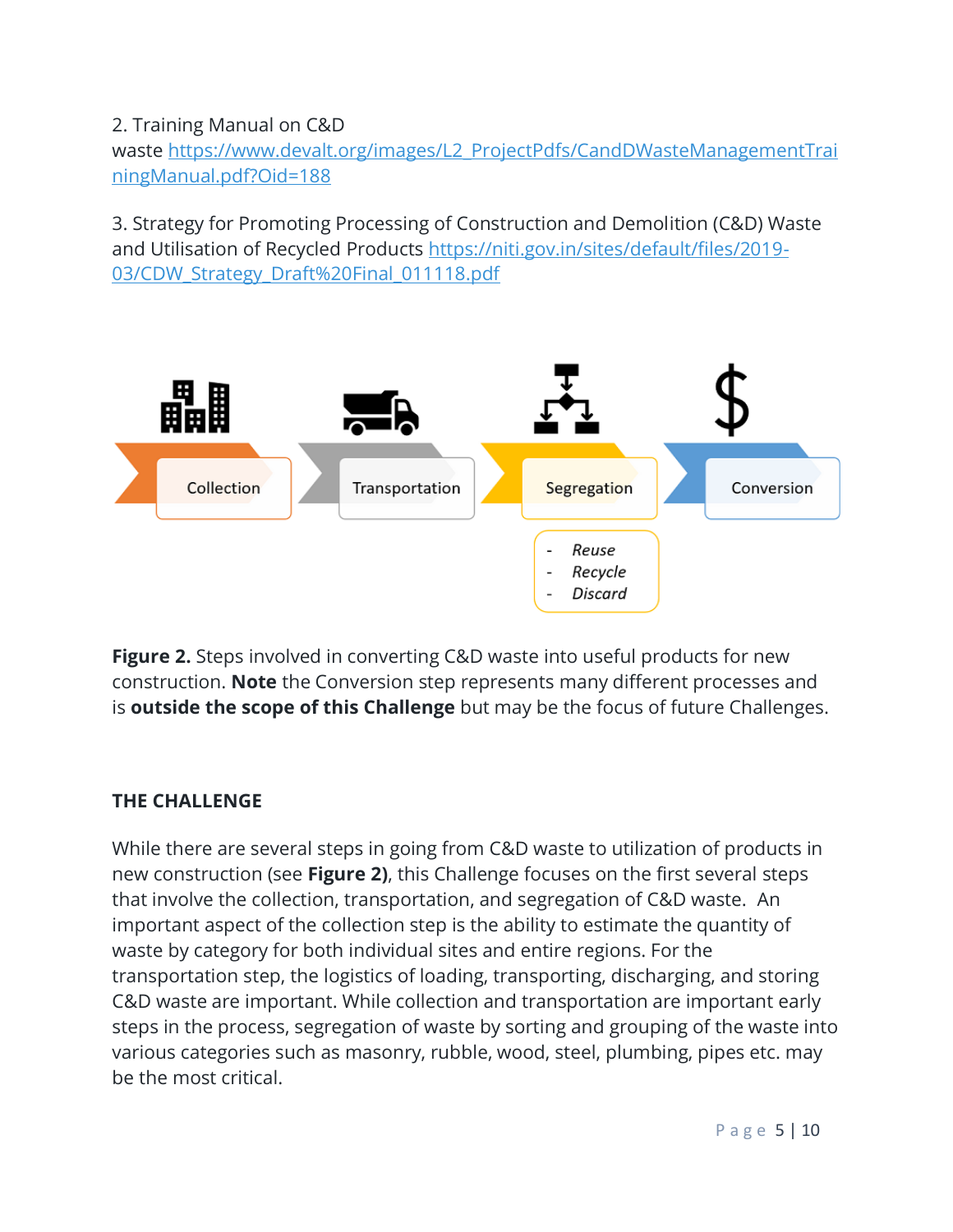Habitat for Humanity and the Terwilliger Center recognize the urgent need for efficient and effective C&D waste management as it would lead to impactful social, environmental, and economic benefits, and thus they are seeking innovative approaches, ideas, solutions, frameworks, and plans to help enable Urban Local Bodies (ULBs) and/or industry to improve C&D waste management.

Proposed solutions should address one or more of the following **Solution Areas**:

- 1. **Collection**: Methods for the estimation of quantity and characterization of C&D waste at individual sites and/or estimation of C&D waste generation trends in a given geographic area
- 2. **Transportation**: Methodologies for C&D waste logistics loading, transportation, discharging, and storage
- 3. **Segregation**: Methodologies for efficient and cost-effective segregation of various categories of C&D waste – sand, gravel, wood, steel, plastic, etc. (see **Figure 1** for categories beyond reusable, recyclable, and unusable)

Additionally, the potential solutions may comprise of the following types:

- 1. Local, mini and/or mobile **models** to enable segregation
- 2. **Technology innovations**/infrastructure for collection/transportation/segregation
- 3. Waste inventory management, **supply chain management**, capacity calculation and optimal placement of Crushing Plant (Plant and Equipment)
- 4. **IT solutions** for routing and waste management
- 5. **Business models** that demonstrate viability of the model with calculations of operations cost, land, machinery, and other administrative overhead

### **Evaluation Criteria**

The proposals will be evaluated based on the following criteria:

- Innovation of the idea/solution proposed
- Robustness and completeness of the solution proposed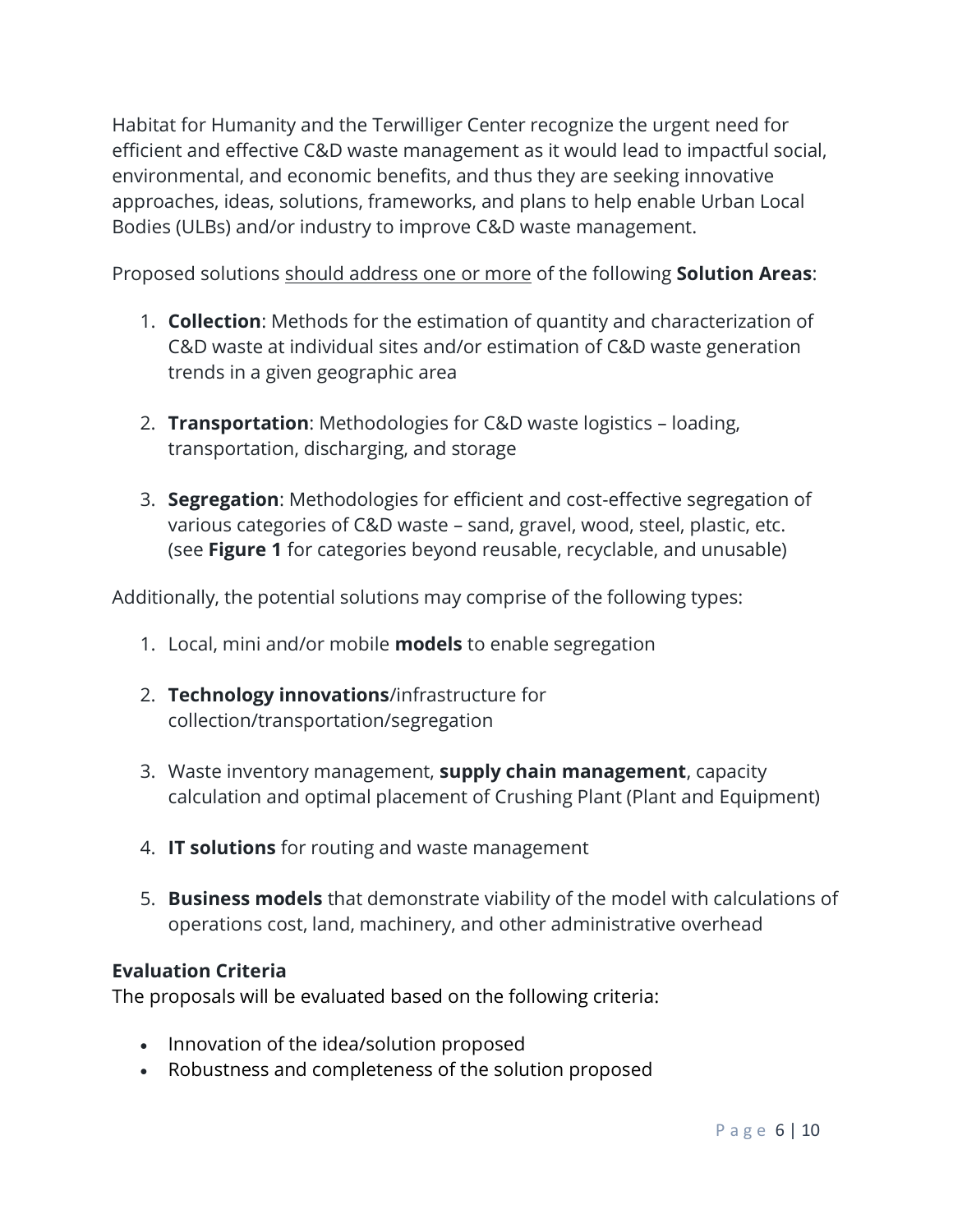- Ease of implementation and customization of the solution for local contexts in India
- Cost-effectiveness of the proposed solution
- Evidence in support of the feasibility of the solution

# **Project Criteria**

Submitted proposals along with all relevant supporting materials should include the information described in the Detailed Description of the Challenge.

The submitted proposal should include the following:

- 1. A **detailed description** of your proposed solution addressing one or more of the **Solution Areas** listed above.
- 2. Evidence in support of the feasibility of the solution such as details on the **implementation of the solution** (or similar solutions) in other geographic areas, if available. Submissions should also include relevant details on how the solution may be adapted for or implemented in India.
- 3. Business models, estimation models, technical diagrams, technical specifications, videos, case studies in support of the proposed solution.

The Seeker may wish to partner with the Solver at the conclusion of the Challenge. Solver should describe their expertise and include a statement indicating their interest in this opportunity.

The proposal should not include any personal identifying information (name, username, company, address, phone, email, personal website, resume, *etc*.)or any information the Solvers may consider as their Intellectual Property they do not want to share.

## **This is an Ideation Challenge, which has the following unique features:**

• **There is a guaranteed award**. The awards will be paid to the best submission(s) **as solely determined by the Seeker**. The total payout will be \$15,000, with at least one award being no smaller than \$5,000 and no award being smaller than \$1,000.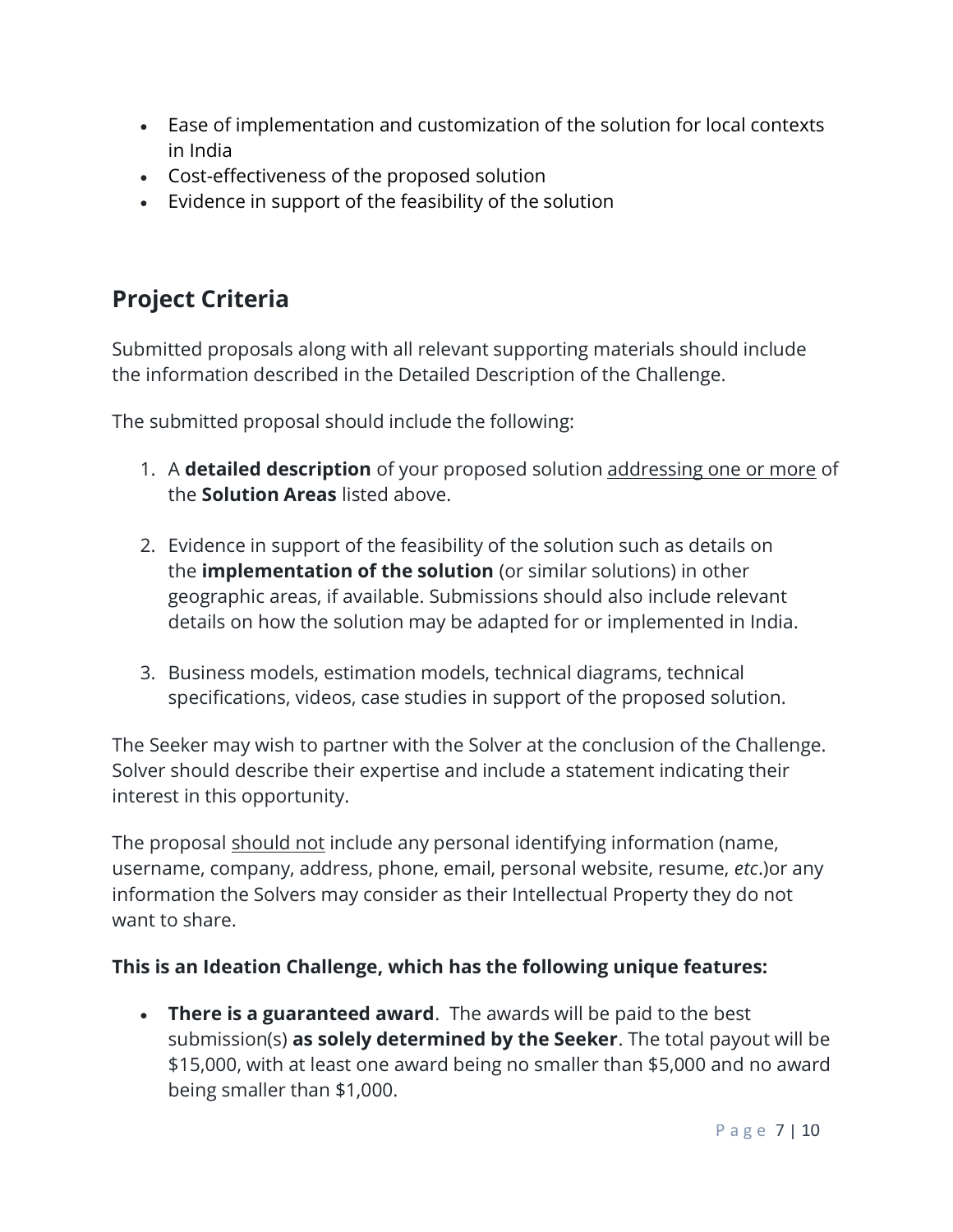• The Solvers are not required to transfer exclusive intellectual property rights to the Seeker. **Rather, by submitting a proposal, the Solver grants to the Seeker a royalty-free, perpetual, and non-exclusive license to use any information included in this proposal, including for promotional purposes and sharing with potential development partners. Habitat for Humanity will make awarded solutions freely available to other partner organizations.**

Submissions to this Challenge must be received by 11:59 PM (US Eastern Time) on 25-Jan-2021. **Late submissions will not be considered**.

After the Challenge deadline, the Seeker will complete the review process and make a decision with regards to the Winning Solution(s).All Solvers that submit a proposal will be notified on the status of their submissions; however, **no detailed evaluation of individual submissions will be provided**.

### **ELIGIBILITY**

Employees and interns of Habitat for Humanity International (HFHI), as well as their immediate family members (spouse, parent, child, sibling, and their respective spouses) or persons living in the same household, whether related or not, are eligible to enter the Challenge; provided that they **will not be eligible to receive an award** if their Solution is chosen. In addition, the Solutions of employees and interns of HFHI will fall under HFHI's employment policies and be considered work product of HFHI. **Please note**, employees and interns of Habitat for Humanity Affiliates and independent National Organizations are eligible to enter and receive an award if their Solution is chosen.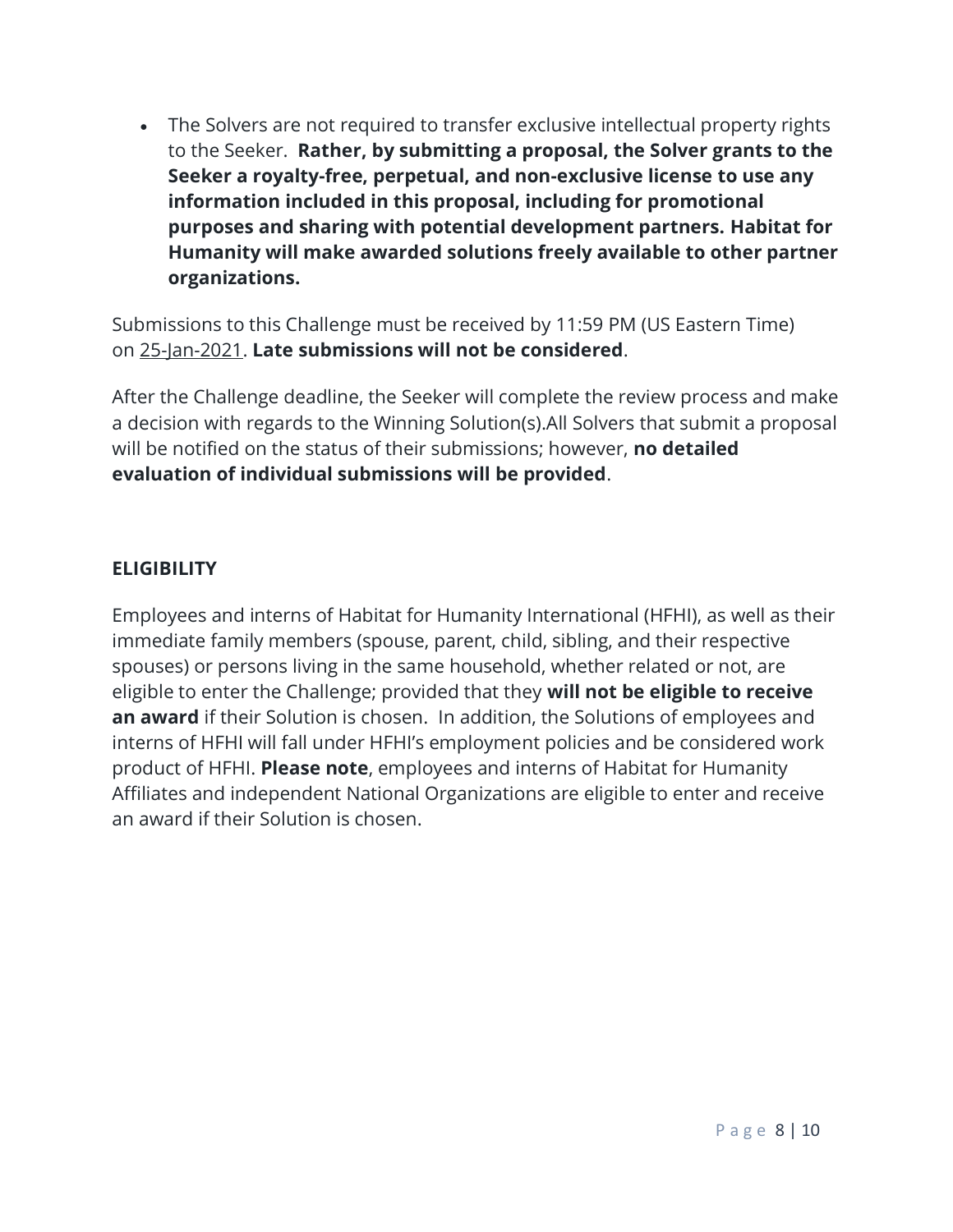

### **ABOUT THE SEEKER**

### **Habitat for Humanity International**

[Habitat for Humanity](http://www.habitat.org/) is a global nonprofit housing organization working in more than 70 countries around the world. Habitat's vision is of a world where everyone has a decent place to live. Habitat works toward our vision by building strength, stability and self-reliance in partnership with families in need of decent and affordable housing.

Through the Terwilliger Center for Innovation in Shelter (TCIS), Habitat for Humanity facilitates more efficient and inclusive housing market systems, making affordable housing possible for millions of more families.

Habitat for Humanity formally launched the Terwilliger Center for Innovation in Shelter at the historic Habitat III, which took place in Quito, Ecuador, in October 2016. The Terwilliger Center is one of Habitat's key commitments toward the implementation of the United Nation's member states' New Urban Agenda.

The Terwilliger Center consolidates more than a decade of experience in developing market-based solutions for housing and the body of work resulting from these early efforts, formerly referred to as the Center for Innovation in Shelter and Finance. Through the Terwilliger Center, Habitat will accelerate and facilitate better functioning inclusive housing markets to enable more than 8 million people access to improved shelter solutions by 2020. [www.habitat.org/tcis](https://wazokuhq-my.sharepoint.com/personal/kelly_higgins_wazoku_com/Documents/InnoCentive/Current%20Work/Habitat%20for%20Humanity/Philippines/www.habitat.org/tcis)